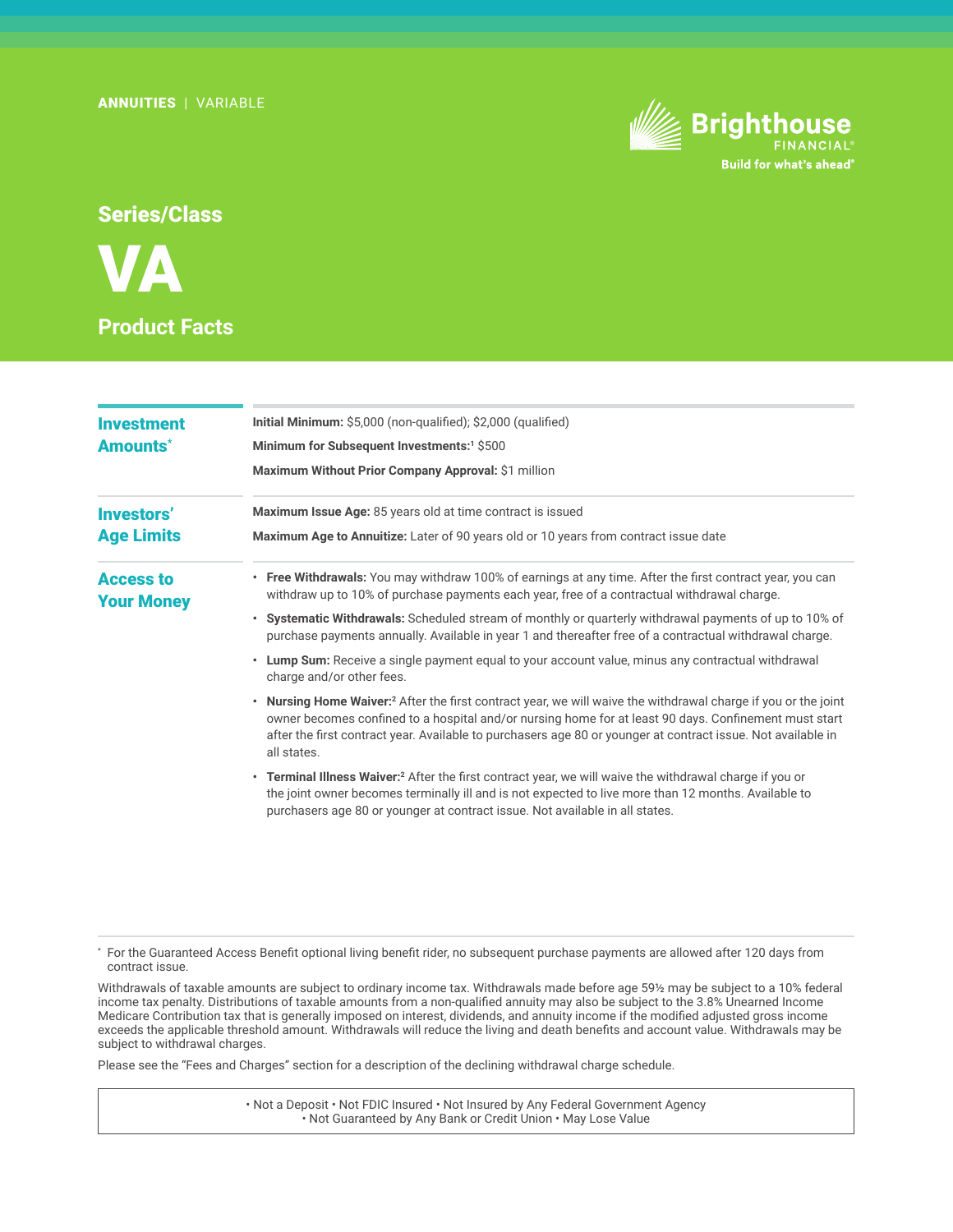## **Optional** Living Benefits<sup>3</sup>

### **FlexChoice Access4**

- **• Age:** Available to purchasers ages 50-85 at contract issue. Issue age may vary by state. See prospectus for details.
- **• Benefit**: Guarantees lifetime income determined off the Benefit Base, which will increase by the Rollup Rate and any Automatic Step-Ups or subsequent purchase payments. Reduced only for excess withdrawals and withdrawals before age 59½.<sup>5</sup> Withdrawal Rate to be determined by the timing of the first withdrawal after age 59½. If the account value is reduced to zero due to an allowable withdrawal, lifetime income payments will be made using the applicable Lifetime Guarantee Rate. If the account value is reduced to zero due to an excess withdrawal or due to a full withdrawal prior to age 591/2, you will not receive lifetime income payments.
- **• Rider Variations:** You can choose from two options at contract issue. **FlexChoice Access Level** offers a steady Withdrawal Rate and Lifetime Guarantee Rate throughout the purchaser's lifetime, if single lifetime income is selected at the time the account value is reduced to zero. **FlexChoice Access Expedite** offers a higher Withdrawal Rate while the account value is greater than zero and a reduced Lifetime Guarantee Rate if the account value is reduced to zero. For both variations, joint lifetime income is available for spouses if the account value is reduced to zero (age limitation applies); joint life Lifetime Guarantee Rates are lower than corresponding single lifetime rates. Both options may not be available in all states or at all firms.
- **• Charge:** Additional annual charge is 1.35% of the Benefit Base.<sup>6</sup>
- **• Subsequent Purchase Payments:** We may restrict subsequent purchase payments at any time if changes are made to the terms of the rider or if the benefit is no longer available to new customers. See prospectus for details.

#### **Brighthouse Guaranteed Access Benefit7**

- **• Age:** Available to purchasers age 80 or younger at contract issue.
- **• Benefit:** Guarantees that you will get back at least what you invest through a series of annual withdrawals.5 Three Withdrawal Rates are available, to be determined by the timing of the first withdrawal. Once the Withdrawal Rate is set, it will be locked in for the life of the contract.
- **• Payment Enhancement Feature:** If you are confined to a nursing home, we will allow you to increase your annual withdrawals for a contract year, as long as certain conditions are met.<sup>8</sup> Not available in all states.
- **• Investment Allocation:** You **must** allocate your purchase payments to one or more of the Risk Managed Global Multi-Asset Portfolios and/or the Western Asset Management Government Income Portfolio or the MetLife Aggregate Bond Index Portfolio.
- **• Charge:** Additional annual charge is 0.90% of the Total Guaranteed Withdrawal Amount.9

Please refer to the prospectus and benefit brochures for details and to learn more about FlexChoice Access and Guaranteed Access Benefit, including available investment options and allocation restrictions.

### Death Benefits<sup>3</sup>

PAYABLE IF THE CONTRACT OWNER (OR ANNUITANT IF OWNED BY A NON-NATURAL OWNER) DIES PRIOR TO ANNUITIZING THE CONTRACT

(can only have one)

**Standard** 

### Death Benefit **Principal Protection**

**• Benefit:** Pays the greater of your account value or purchase payments adjusted proportionately for any withdrawals. Comes standard with the contract at no additional charge.

**Not all features and benefits are available in all states or with all broker/dealers. Please see the prospectus and benefit brochures for more details.** 

In the prospectus, FlexChoice Access is referred to as Guaranteed Lifetime Withdrawal Benefit (GLWB), FlexChoice Access Death Benefit is referred to as GLWB Death Benefit, and the Guaranteed Access Benefit is referred to as GWB v1.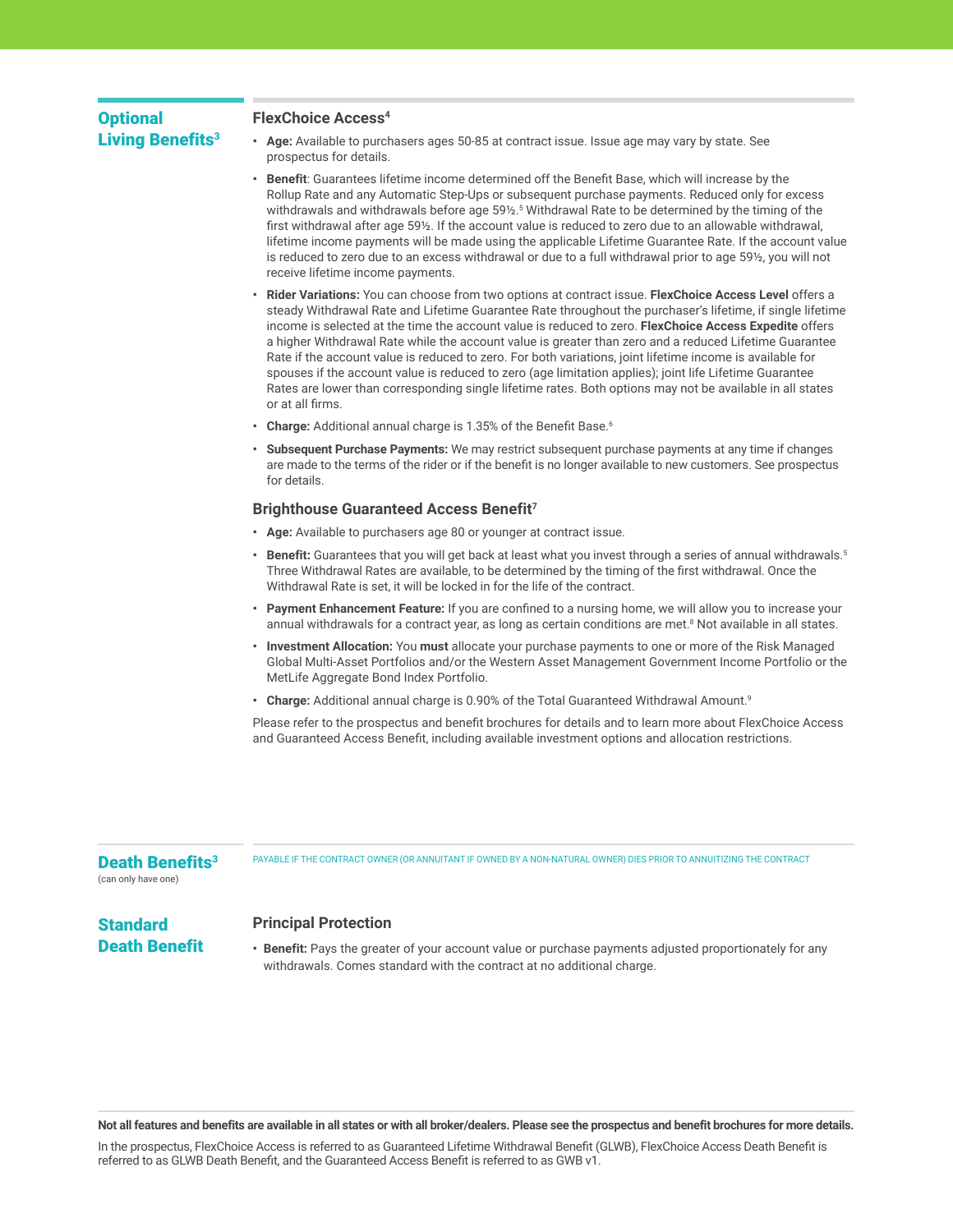## **Optional** Death Benefit

### **FlexChoice Access Death Benefit4**

If FlexChoice Access is elected, the FlexChoice Access Death Benefit may also be elected and will be added to the contract in addition to the Standard Death Benefit.

- **• Age:** Available to purchasers ages 50-65.
- **• Benefit:** Guarantees a death benefit equal to the Death Benefit Base. Increased by the Rollup Rate and any Automatic Step-Ups or subsequent purchase payments. Reduced for all withdrawals (proportionally for excess withdrawals and any withdrawal prior to age 59½).
- **• Charge:** Additional charge is 0.65% of the Death Benefit Base.<sup>6</sup>
- **• State Availability:** FlexChoice Access Death Benefit is not available in the state of NY.

#### **Annual Step-Up**

- **• Age:** Available to purchasers age 79 or younger at contract issue. Certain broker/dealers may have issue age restrictions.
- **• Benefit:** Pays the greater of the Principal Protection Death Benefit or highest anniversary value through age 80,<sup>10</sup> adjusted proportionately for any withdrawals.

**• Earnings Preservation Benefit (EPB) (optional):** Provides an additional death benefit equal to 40% of any

**• Charge:** Additional charge is 0.20% of the average account value in the variable investment options, assessed daily at the stated annual rate.

# Additional Death Benefit Features

The taxable portion of the death benefit and EPB is subject to ordinary income tax. The taxabl portion is equal to the excess of the death benefit payable (including the EPB) over the after tax principal in the contract. If the account value drops to zero there is no death benefit payabl

Options for Investing $12$ 

Automated Investing **Options** 

Fees and **Charges** 

| le        | "earnings" in the account (for issue age 69 or younger) or 25% of any "earnings" (issue ages 70-79). Not<br>available for purchase by owners age 80 or older. <sup>11</sup> Certain broker/dealers may have issue age restrictions.<br>Charge is 0.25% of the average account value in the variable investment options, assessed daily at the stated<br>annual rate. The EPB is not available with the FlexChoice Access Death Benefit or in the states of NY and WA. |
|-----------|-----------------------------------------------------------------------------------------------------------------------------------------------------------------------------------------------------------------------------------------------------------------------------------------------------------------------------------------------------------------------------------------------------------------------------------------------------------------------|
| er-       | Spousal Continuation: Your spouse, as sole primary beneficiary, may choose to continue the contract at<br>your death. Initial account value at continuation is the greater of the death benefit or account value.                                                                                                                                                                                                                                                     |
| ),<br>le. | <b>Controlled Payout Plan:</b> You decide how long your beneficiary (ies) will receive the death benefit after your<br>death. Available on non-qualified contracts only.                                                                                                                                                                                                                                                                                              |
|           | Your variable annuity offers a diversified selection of investment options and gives you the flexibility to<br>design your own investment strategy or use professionally managed asset allocation portfolios.                                                                                                                                                                                                                                                         |
|           | Please refer to the product and fund prospectuses for more details.                                                                                                                                                                                                                                                                                                                                                                                                   |
|           | <b>Enhanced Dollar Cost Averaging:</b> <sup>13</sup> 3-, 6-, and 12-month Market Entry programs available. Not available in<br>$\bullet$<br>the state of OR.                                                                                                                                                                                                                                                                                                          |
|           | Portfolio Rebalancing: <sup>12</sup> On a monthly, quarterly, semi-annual, or annual basis; tax-free transfers between<br>$\bullet$<br>investment options.                                                                                                                                                                                                                                                                                                            |

Payout **Options** • Variable and fixed annuity options available Lifetime payments (for annuitant only or joint annuitants)

• Lifetime payments (for annuitant only or joint annuitants), guaranteed for a certain number of years • Payments guaranteed for a certain number of years

For qualified contracts, including IRAs, non-spousal annuitants cannot be greater than 10 years apart.

• No front-end sales charge

- Annual \$30 Account Fee<sup>14</sup> (waived if account value is \$50,000 or more)
- 1.30% total Mortality & Expense and Administration Charge (includes Principal Protection Death Benefit and 0.25% Administration Charge)
	- Investment option expenses vary and are taken out of the investment option based on a percentage of the assets. Charges are assessed daily at an annual rate on the investment option's average net assets.
	- Declining withdrawal charge on each purchase payment withdrawn in excess of the Free Withdrawal Amount and before a full 7 contract years: 7%, 6%, 6%, 5%, 4%, 3%, 2%, 0%. A separate withdrawal charge schedule applies to each purchase payment.
	- \$25 fee for transfers over 12 per contract year may apply currently waived

Please see the "Optional Living Benefits" and "Death Benefits" sections for optional benefit charges.

**Not all features and benefits are available in all states or with all broker/dealers. Please see the prospectus and benefit brochures for more details.** 

All guarantees, including any optional benefits, are subject to the claims-paying ability and financial strength of the issuing insurance company. Each issuing insurance company is solely responsible for its own financial condition and contractual obligations.